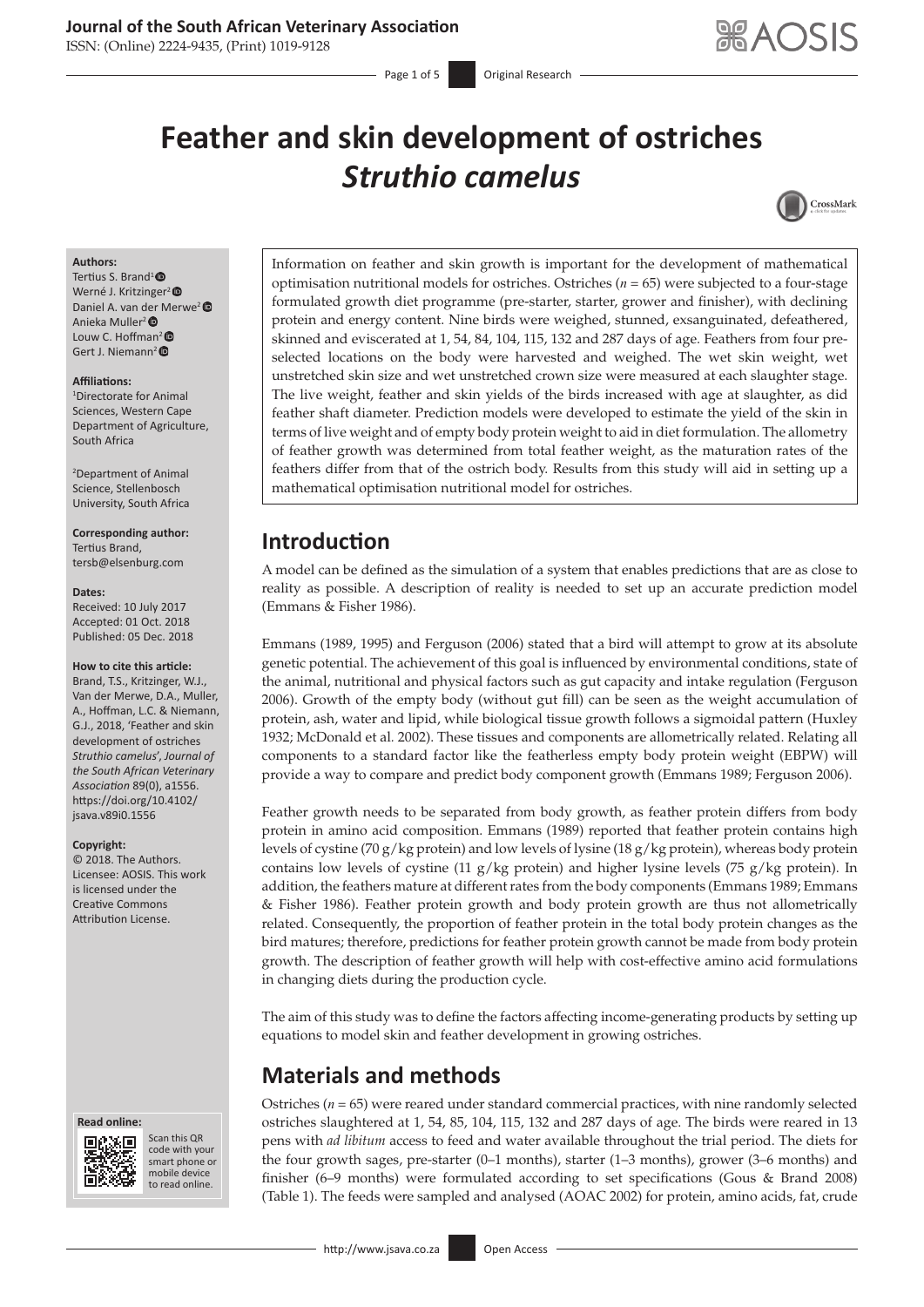fibre, neutral detergent fibre (NDF), acid detergent fibre (ADF) and ash (Table 1). The trial was terminated when the last group of ostriches was slaughtered at 287 days of age.

At each slaughter age, each bird was weighed, stunned, exsanguinated, defeathered and eviscerated. The feathers from four regions were collected separately and dried in a drying oven at 80°C for 48 h. These four regions included the wing feathers (white plumes, the first row of big plumes found on edge of the wings), byocks (the pied feathers at each end of the row of white plumes), tail feathers (80–100 larger feathers at the caudal tail region) and the drab floss (short body floss, feathers that are primarily found on the line above the pelvic joint as well as in the centre of the dorsal surface of the wing just before the long hard body feathers). This study was based on the total feather weight of the birds at each slaughter age and no adjustments were made for feathers lost during general animal husbandry practices.

After drying, feathers were weighed separately according to the body region. The shafts of ten randomly selected wing feathers from each bird were measured at the base

**TABLE 1:** The feed ingredients and nutrient composition of the formulated feeds fed to the ostriches

|                               | <b>Feeding stage</b>         |                |         |          |  |
|-------------------------------|------------------------------|----------------|---------|----------|--|
| Variable                      | Pre-starter                  | <b>Starter</b> | Grower  | Finisher |  |
| Ingredients (g/kg)            |                              |                |         |          |  |
| Maize meal                    | 500.00                       | 200.00         |         |          |  |
| Barley grain                  |                              | 400.00         | 400.00  | 200.00   |  |
| Wheat bran                    | 50.00                        | $\overline{a}$ |         |          |  |
| Lucerne meal                  | 98.00                        | 143.00         | 398.00  | 700.00   |  |
| Molasses powder               |                              |                | 25.00   | 25.00    |  |
| Sunflower oil-cake meal       |                              | -              | 100.00  |          |  |
| Soya bean oil-cake meal       | 96.00                        | 80.00          | 50.00   | 50.00    |  |
| Full-fat soya meal            | 71.00                        | 50.00          |         |          |  |
| Fish meal                     | 150.00                       | 75.00          |         |          |  |
| Plant oil                     | 10.00                        | 10.00          |         |          |  |
| Synthetic lysine              |                              | 0.90           | 0.60    |          |  |
| Synthetic methionine          | 0.70                         | 0.50           | 1.00    | 0.90     |  |
| Mono-calcium phosphate        | $\qquad \qquad \blacksquare$ | 14.00          | 1.00    | 6.00     |  |
| Limestone                     | 15.00                        | 18.00          | 15.00   | 7.00     |  |
| Vitamin and mineral mix       | 5.00                         | 5.00           | 5.00    | 5.00     |  |
| Salt                          | 4.00                         | 4.00           | 4.00    | 4.00     |  |
| Total                         | 1000.00                      | 1000.00        | 1000.00 | 1000.00  |  |
| <b>Nutrients</b>              |                              |                |         |          |  |
| Dry matter $(\%)$             | 90.90                        | 91.80          | 91.10   | 90.70    |  |
| $ME_{\text{extrich}}$ (MJ/kg) | 14.42                        | 13.50          | 11.26   | 10.06    |  |
| Crude protein (g/kg)          | 248.00                       | 223.00         | 181.00  | 155.00   |  |
| Fat $(g/kg)$                  | 60.00                        | 45.00          | 39.00   | 23.00    |  |
| Ash (g/kg)                    | 90.00                        | 99.00          | 71.00   | 84.00    |  |
| Fibre (g/kg)                  | 65.00                        | 97.00          | 82.00   | 199.00   |  |
| ADF(g/kg)                     | 92.00                        | 129.00         | 110.00  | 222.00   |  |
| NDF(g/kg)                     | 166.00                       | 197.00         | 197.00  | 342.00   |  |
| Lysine (g/kg)                 | 13.00                        | 10.00          | 8.00    | 5.00     |  |
| Methionine (g/kg)             | 5.00                         | 4.00           | 3.00    | 2.00     |  |
| Cysteine (g/kg)               | 2.00                         | 2.00           | 2.00    | 1.00     |  |
| Threonine (g/kg)              | 12.00                        | 11.00          | 9.00    | 7.00     |  |
| Arginine (g/kg)               | 12.00                        | 10.00          | 9.00    | 6.00     |  |

Note: Pre-starter, 0–1 months; Starter, 1–3 months; Grower, 3–6 months; Finisher, 6–9 months.

ADF, acid detergent fibre; NDF, neutral detergent fibre; ME, Metabolizable Energy.

The gastrointestinal tract of each bird was rinsed clean with water and weighed. The heart, liver and 13 muscles were removed and individually weighed. The neck (separated at the last cervical vertebra), leg (femur, patella and tibiotarsus), wingtip (metacarpus and digiti manus) and rib cage bones were weighed. After weighing, all of the components for each bird, along with the blood feathers, were frozen in separate plastic bags. The body as a whole was grounded through an industrial grinder and mixed thoroughly. A randomised sample of the ground mixture was collected (~150 g) to perform proximate analysis by the Association of Official Analytical Chemists methods (AOAC 2002) so as to determine the EBPW.

As gut fill varies between individuals and can account for 8% – 15% of live weight (Swart, Mackie & Hayes 1993), the empty body weight is preferred as a measure of the size of the ostrich. It is recommended that feather protein and body protein should be analysed separately because of differences in amino acid composition (Emmans 1989), which was not carried out in this study. To correct for this, ostrich feathers from a separate investigation (unpublished data) were analysed and the proportional protein contribution of feathers was deducted from the previous protein analysis in order to give the featherless EBPW, which was used in the statistical analysis.

The statistical analyses were performed using the common slope procedure of Statistical Analysis Systems software version 9.1 (SAS Institute Inc., Cary, NC, United States) (SAS 2000). An adapted form of the Gompertz growth curve of the form  $y = a^*(\exp(-\exp(-b^*(\text{age-}c)))$  (Emmans 1989) was fitted to the skin size data in order to confirm the sigmoidal growth pattern. Linear data were obtained by transformation into the natural logarithmic form (Huxley 1932; Lawrie 1998; McDonald et al*.* 2002). The natural logarithm of the skin size (dm2 ) and weight (kg) were regressed against the natural logarithm of EBPW. The weights from each feather region (kg) were regressed against the total feather weight (kg).

### **Ethical considerations**

This study (project number R10/13) was approved by the Departmental Ethical Committee for Research on Animals (DECRA).

## **Results**

The shaft diameter of the wing feathers and the weights of the different feathering regions along with the accompanying standard deviations are presented in Table 2. Results show that there was a general increase in the shaft diameter and various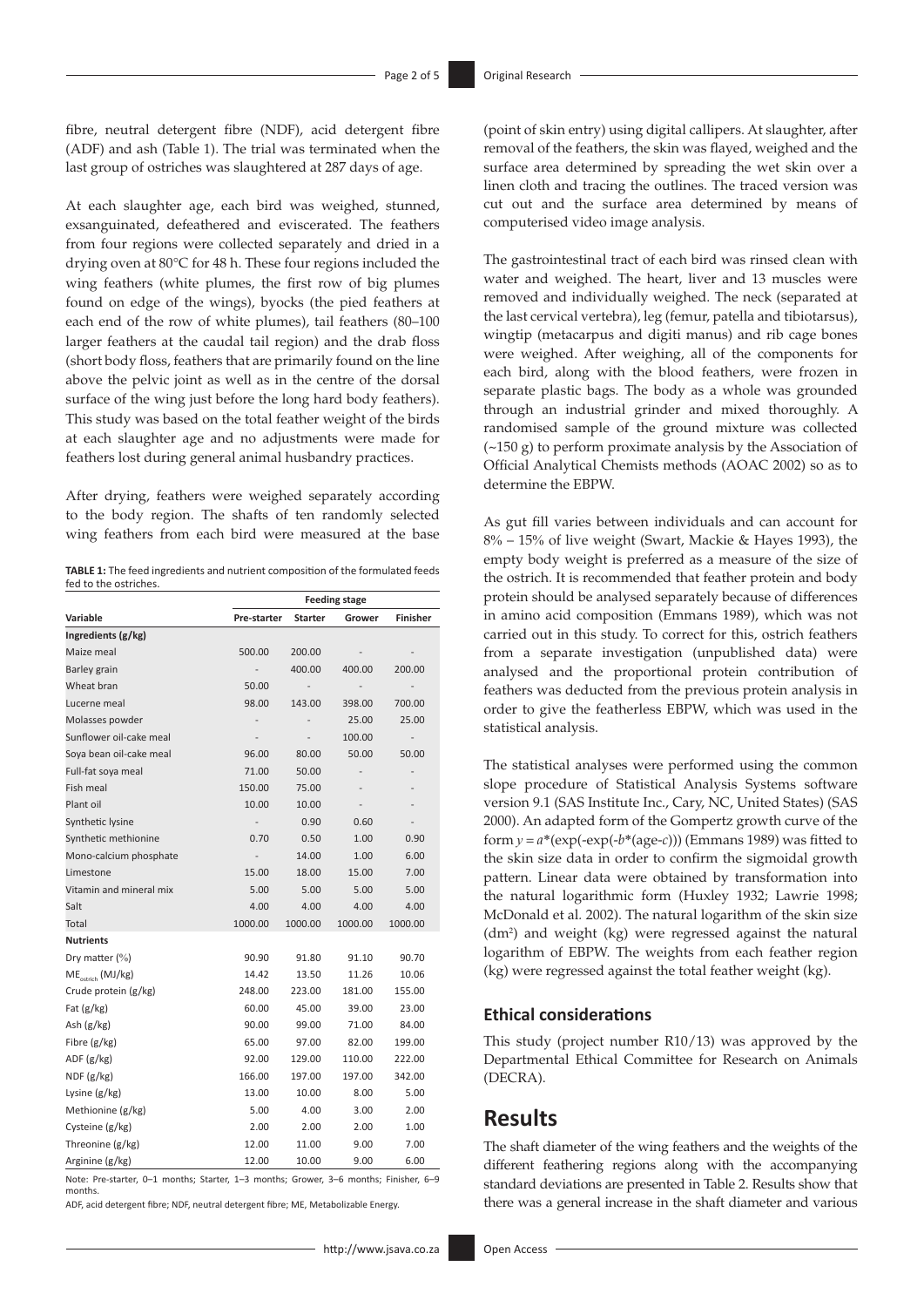**TABLE 2:** The shaft diameter of the wing feathers and the feather weight (dry matter basis) at each region, and the accompanying standard deviations for every slaughter age.

| Age (days) | Average wing shaft<br>diameter (mm) | Feather weight (g) |                    |                    |                  |                       |  |
|------------|-------------------------------------|--------------------|--------------------|--------------------|------------------|-----------------------|--|
|            |                                     | Drab floss+        | Byocks:            | Tail               | Wing             | <b>Total feathers</b> |  |
|            | $0.14 \pm 0.03$                     | $0.03 \pm 0.01$    | $0.04 \pm 0.01$    | $0.22 \pm 0.08$    | $1.2 \pm 0.5$    | $12.90 \pm 3.6$       |  |
| 54         | $1.79 \pm 0.38$                     | $0.20 \pm 0.10$    | $2.80 \pm 2.10$    | $1.20 \pm 1.10$    | $7.9 + 6.9$      | $38.80 + 29.2$        |  |
| 85         | $3.39 \pm 0.49$                     | $0.60 \pm 0.30$    | $7.50 \pm 5.40$    | $4.80 \pm 2.70$    | $35.1 + 19.1$    | $100.40 \pm 39.5$     |  |
| 104        | $2.85 \pm 0.68$                     | $1.10 \pm 0.60$    | $22.50 \pm 16.40$  | $19.10 \pm 15.90$  | $36.6 \pm 23.5$  | $154.15 \pm 65.6$     |  |
| 115        | $5.47 \pm 0.55$                     | $3.20 \pm 1.70$    | $48.00 \pm 10.90$  | $19.20 \pm 5.90$   | $112.2 + 29.6$   | $336.00 \pm 82.3$     |  |
| 132        | $5.95 \pm 0.84$                     | $27.10 \pm 4.70$   | $85.30 \pm 14.70$  | $39.70 \pm 18.40$  | $246.9 + 75.7$   | $653.00 \pm 168.4$    |  |
| 287        | $4.91 \pm 0.51$                     | $37.20 \pm 17.80$  | $140.00 \pm 29.40$ | $109.60 \pm 40.40$ | $245.6 \pm 54.7$ | $836.60 \pm 128.2$    |  |

†, Drab floss (short body floss) – primarily found on the line above the buttocks joint, as well as in the centre of the dorsal surface of the wing just before the long hard body feathers; ‡, Byocks – pied feathers at each end of the row of white feathers.

§, Tail feathers - 80-100 larger feathers on the tail

¶, Wing feathers (white plumes) – first row of big plumes at the wing edge.

**TABLE 3:** Allometric coefficients relating the natural logarithms of the weighed feathers to the natural logarithms of the total feather weight.

| Component     | <b>Constant term</b> | <b>Regression coefficient</b> | $R^2$ |
|---------------|----------------------|-------------------------------|-------|
| Drab floss    | $-7.8518 \pm 0.3268$ | $1.6550 \pm 0.0595$           | 0.94  |
| <b>Byocks</b> | $-6.6623 \pm 0.4363$ | $1.7621 \pm 0.0794$           | 0.91  |
| Tail          | $-4.9332 \pm 0.2299$ | $1.3777 + 0.0419$             | 0.96  |
| Wing          | $-2.9282 \pm 0.1239$ | $1.2877 \pm 0.0226$           | 0.99  |

feather weights with age. The shaft diameter seemed to increase up until 132 days of age (5.95 mm  $\pm$  0.84 mm), after which it remained relatively constant. Of the four feather regions sampled, wing feathers contributed the greatest proportion in weight towards the total feather weight, with the heaviest weights being achieved at 132 and 287 days of age (~245 g). It was observed that the wing feather weights were similar between days 85 and 104 of age (35.1 g  $\pm$  19.1 g and 36.6 g  $\pm$ 23.5 g, respectively), whereas byocks and tail feather weights were seen to have increased drastically at these slaughter ages.

The allometric relationship of the growth of the feathering regions, given by the natural logarithms, with the natural logarithm of the total feather weight was described using linear regressions (Table 3). The coefficients of determination  $(R<sup>2</sup>)$  for each of these regressions were high ( $> 0.90$ ), showing that most of the variations for the allometric coefficients for the growth of these four feather regions were accounted for by these models.

Table 4 shows the average live weights and skin sizes of the ostriches at the respective slaughter ages. The live weights of the ostriches increased with age. Wet skin size, wet crown size and wet skin weight are presented in Table 4. The average wet skin size in this study at day 287 or about 10 months, when ostriches are typically slaughtered, was 96.70 dm<sup>2</sup>. The wet skin size from this study can be converted to the dry crust size by the function:

*y* = 0.791587*x* + 52.31, *R*<sup>2</sup> = 0.64. (Brand 2008).

This converts the average wet skin size at 10 months of age to a crust size of  $128.9 \text{ dm}^2 \pm 10.5 \text{ dm}^2$ . A Gompertz growth model was fitted to the data of the wet skin sizes recorded in this study (Figure 1). The wet skin size increased in a sigmoidal pattern, as described by the Gompertz function. This function can be used to predict the wet skin size of an ostrich at a

**TABLE 4:** The wet skin data and the accompanying standard deviations at each slaughter age and slaughter weight.

| Slaughter<br>age (days) | Live weight (kg) | Wet skin<br>weight (kg) | Wet unstretched<br>skin size (dm <sup>2</sup> ) | Wet unstretched<br>crown size (dm <sup>2</sup> ) |
|-------------------------|------------------|-------------------------|-------------------------------------------------|--------------------------------------------------|
| 1                       | $0.86 \pm 0.07$  | $0.08 \pm 0.02$         | $5.50 \pm 0.53$                                 | $\overline{\phantom{0}}$                         |
| 54                      | $6.28 \pm 2.80$  | $0.35 \pm 0.10$         | $19.88 + 5.89$                                  | $6.38 \pm 1.70$                                  |
| 85                      | $9.39 \pm 3.80$  | $0.46 \pm 0.20$         | $25.00 + 9.97$                                  | $9.00 \pm 3.80$                                  |
| 104                     | $13.20 \pm 4.40$ | $0.57 \pm 0.20$         | $27.25 + 5.56$                                  | $8.75 \pm 1.90$                                  |
| 115                     | $21.60 \pm 2.80$ | $0.73 \pm 0.10$         | $35.00 \pm 3.97$                                | $12.20 \pm 1.90$                                 |
| 132                     | $35.40 \pm 7.90$ | $1.88 \pm 0.60$         | $61.44 \pm 11.10$                               | $21.38 \pm 4.60$                                 |
| 287                     | $73.90 \pm 9.30$ | $3.91 \pm 0.60$         | $96.70 \pm 13.27$                               | $32.30 \pm 4.16$                                 |

kg, kilograms; dm<sup>2</sup>, decimeters<sup>2</sup>.



**FIGURE 1:** A Gompertz model fitted to the wet skin size increase against age for ostriches.

[*y* = 110.9\*(exp(-exp(-0.0117\*(*x*-112.5)))), (s.l. = 0.0005)]

particular age, which, in turn, can be converted to dry crust size using the above equation. This illustrates a maximum wet skin size of 110.9  $dm^3$  (predicted crust size of 140.1  $dm^3$ ) and the age of maximum growth of the skin at 112.5 days of age.

In order to further predict skin yield, the natural logarithms of the wet skin size and skin weight (kg) were related to the natural logarithms of the EBPW. Linear regressions of the form  $y = ax + b$  (where *y* represents the natural logarithms of either skin size or weight and *x* represents the natural logarithm of EPBW) were developed with high *R*2 coefficients of determination (0.96 and 0.92, respectively).

## **Discussion**

The ostrich industry and the importance of the three products derived from ostrich production (meat, leather and feathers) are constantly changing in economic value. To maintain profitability of an ostrich production enterprise, it is of utmost importance to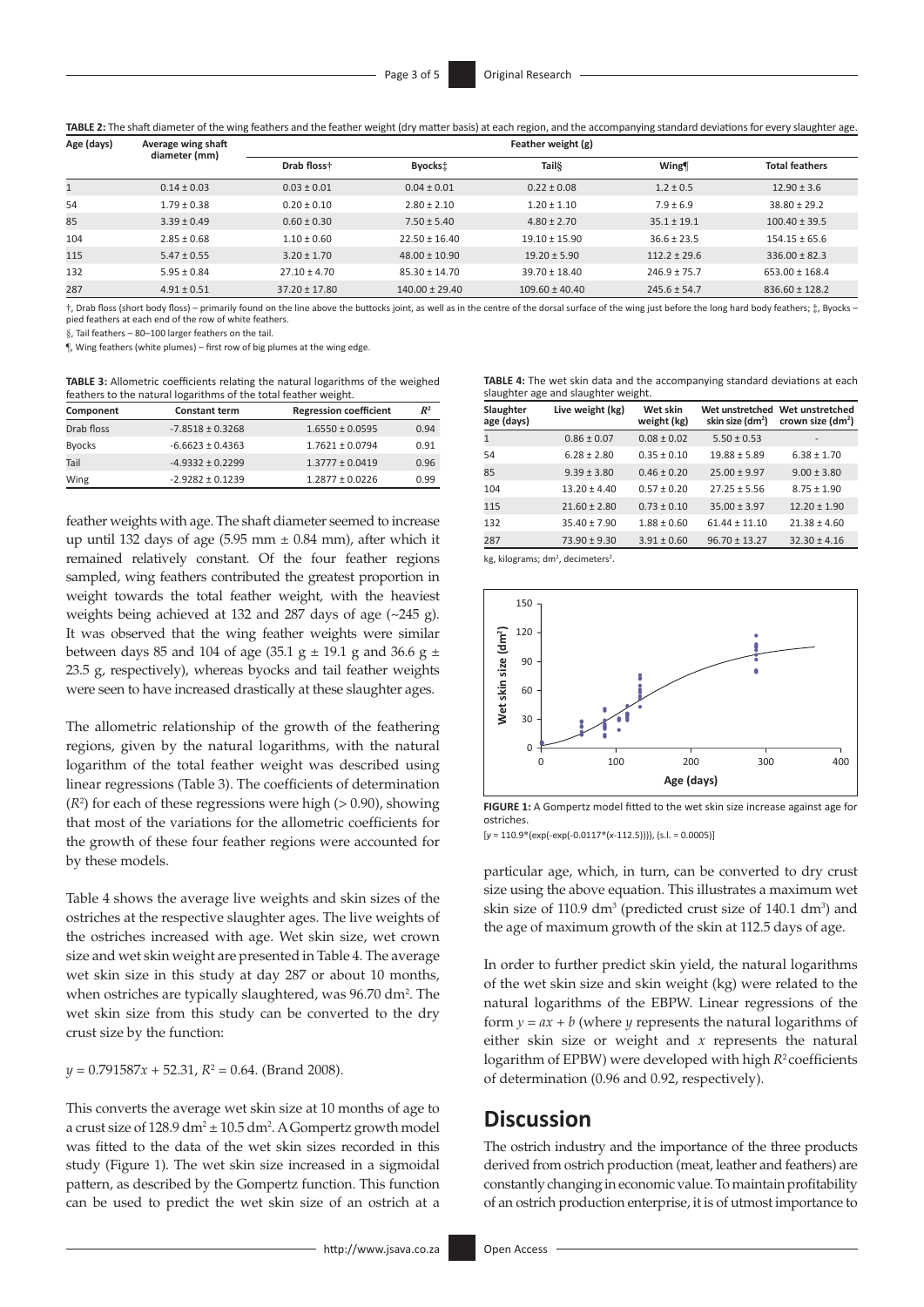be able to predict the growth and characteristics of the feathers and skins of growing ostriches. The feather regions sampled in this study consist of the feather classes that have the greatest economic value in terms of feather production. Thus, it is essential that the yields of these feathers can be predicted from the total amount of feathers harvested (Table 3). The feather growth was thus defined in terms of the total feather weight rather than from live weight or EBPW. Feather growth is also defined separately from EBPW as the components differ both in growth rate (Emmans 1989; Emmans & Fisher 1986) and in their amino acid composition (Emmans 1989).

Feathers mature at an earlier rate than the body (Emmans & Fisher 1986). While the proportions of the other feathering regions continued to increase throughout the study period, the weight of wing feathers collected after 132 days of age did not increase. This possibly indicates that the wing feathers may have reached a state of maturity at this point (Table 2), although further investigations on older birds as well as collecting more data between 132 and 287 days of age would be essential to attempt to confirm a plateauing of feather weight. The shaft diameters of the wing feathers also seemed to plateau from about 132 days of age.

The skin of the ostrich currently has the greatest economic value of the three products that can be derived from the ostrich. The skin is subjected to a tanning process to yield a high-quality leather crust (because of the nodules that develop on the skin from which the feathers grow) with high aesthetic appeal. The value of ostrich leather is determined primarily by the size of the crust and its appearance, which is judged by the level of damage found on the skin and the size of the feather nodules. As expected, as the ostrich ages and increases in live weight, the yield of the skin (in terms of surface area and weight) increases. The results from this investigation (Table 4) correspond with previous findings (Mellett 1992), where an acceptable skin size of between 120 dm<sup>2</sup> and 124.29 dm<sup>2</sup> was reported to be obtained at the age of 10 months.

**TABLE 5:** Allometric equations relating the natural logarithms of the wet skin size and weight to the natural logarithms of the empty body protein weight (kg).

| Component                                           | <b>Constant term</b> | <b>Regression coefficient</b> | $R^2$ |
|-----------------------------------------------------|----------------------|-------------------------------|-------|
| Wet skin size (dm <sup>2</sup> )                    | $2.8186 \pm 0.0291$  | $0.5885 \pm 0.0162$           | 0.96  |
| Wet skin weight (kg)                                | $-1.1960 \pm 0.0558$ | $0.7938 \pm 0.0311$           | 0.92  |
| $k\sigma$ kilograms: $dm^2$ decimeters <sup>2</sup> |                      |                               |       |

kg, kilograms; dm<sup>2</sup>, decimeters<sup>2</sup> . As the wet skin size increases with age in a nonlinear fashion, the Gompertz function could describe the increase in skin surface area of the growing bird (Figure 1). This is in contrast to the findings of Cloete et al. (2004) and Van Schalkwyk et al. (2002), who reported that ostrich raw skin yield increases linearly with age. This study indicates a mature skin size of 140.1 dm<sup>3</sup> and maximum growth of the skin at 112.5 days of age. When expressing these yields in relation to the EBPW, the given allometric equations in Table 5 will render a portrayal of growth that will aid in predicting the yields that can be expected and can be used to model the nutrient requirements of the birds at different stages in the growth cycle. The size of the leather crust can also be deduced from the weight skin weight using the model proposed by T.S. Brand (unpublished results, 2008).

Table 6 presents correlation coefficients (*r*) between a range of explanatory variables related to a model to predict feather and skin development in ostriches. The data confirm the close relationship between the development of these variables.

The equations developed in this study for slaughter ostrich systems can also be used to predict the yields of feathers and skins that can be obtained from an ostrich slaughtered within 10 months of age. The models relating to the EBPW can also be used to aid nutritionists in formulating diets to meet the requirements for skin growth to yield an optimal leather crust.

# **Conclusion**

The allometric equations provided in this study offer the ability to predict feather and skin yield in ostriches through most of the growth cycle, in order to enhance profitability of the production system. Leather yield is affected by skin size, which currently reaches acceptable marketing size at approximately 10 months of age. This is, however, related to variation in market requirements, especially in terms of nodule size. This, along with the cyclical nature of the leather, meat and feather prices, together with the careful consideration of raw feed ingredient prices, could be used to optimise the economical facets of ostrich production. More research is needed in the field of nodule growth and shape prediction, and a model that predicts nodule size in the live bird up to 16 months of age is required. Results in this study,

| <b>TABLE 6:</b> Correlation coefficients (r) between a range of explanatory variables related to a model to predict feather and skin development in ostriches. |                          |                          |                             |                          |                              |                          |           |
|----------------------------------------------------------------------------------------------------------------------------------------------------------------|--------------------------|--------------------------|-----------------------------|--------------------------|------------------------------|--------------------------|-----------|
| Variable                                                                                                                                                       | Live weight (kg)         | Age (days)               | Wing shaft<br>diameter (mm) | Total feathers (g)       | Skin area (dm <sup>2</sup> ) | Skin weight (kg)         | EBPW (kg) |
| Live weight (kg)                                                                                                                                               | 1.00                     | $0.96*$                  | $0.63*$                     | $0.94*$                  | $0.98*$                      | $0.98*$                  | $1.00*$   |
| Age (days)                                                                                                                                                     | $\overline{\phantom{a}}$ | 1.00                     | $0.65*$                     | $0.89*$                  | $0.94*$                      | $0.93*$                  | $0.96*$   |
| Wing shaft diameter (mm)                                                                                                                                       | $\overline{\phantom{a}}$ | $\overline{\phantom{a}}$ | 1.00                        | $0.76*$                  | $0.69*$                      | $0.56*$                  | $0.67*$   |
| Total feathers (g)                                                                                                                                             | $\overline{\phantom{a}}$ | $\overline{\phantom{0}}$ | $\overline{\phantom{a}}$    | 1.00                     | $0.96*$                      | $0.92*$                  | $0.94*$   |
| Skin area (dm <sup>2</sup> )                                                                                                                                   | $\overline{\phantom{a}}$ | $\overline{\phantom{a}}$ | $\overline{\phantom{a}}$    | $\overline{\phantom{a}}$ | 1.00                         | $0.97*$                  | $0.97*$   |
| Skin weight (kg)                                                                                                                                               | $\overline{\phantom{a}}$ | $\overline{\phantom{0}}$ | $\overline{\phantom{a}}$    | $\overline{\phantom{a}}$ | $\overline{\phantom{a}}$     | 1.00                     | $0.97*$   |
| EBPW (kg)                                                                                                                                                      | $\overline{\phantom{a}}$ | $\qquad \qquad -$        | $\overline{\phantom{0}}$    | $\overline{\phantom{a}}$ | $\overline{\phantom{a}}$     | $\overline{\phantom{a}}$ | 1.00      |

\*, All correlations are significant at *p* < 0.05.

EBPW, empty body protein weight; kg, kilograms; mm, millimetres; dm<sup>2</sup>, decimeters<sup>2</sup>.